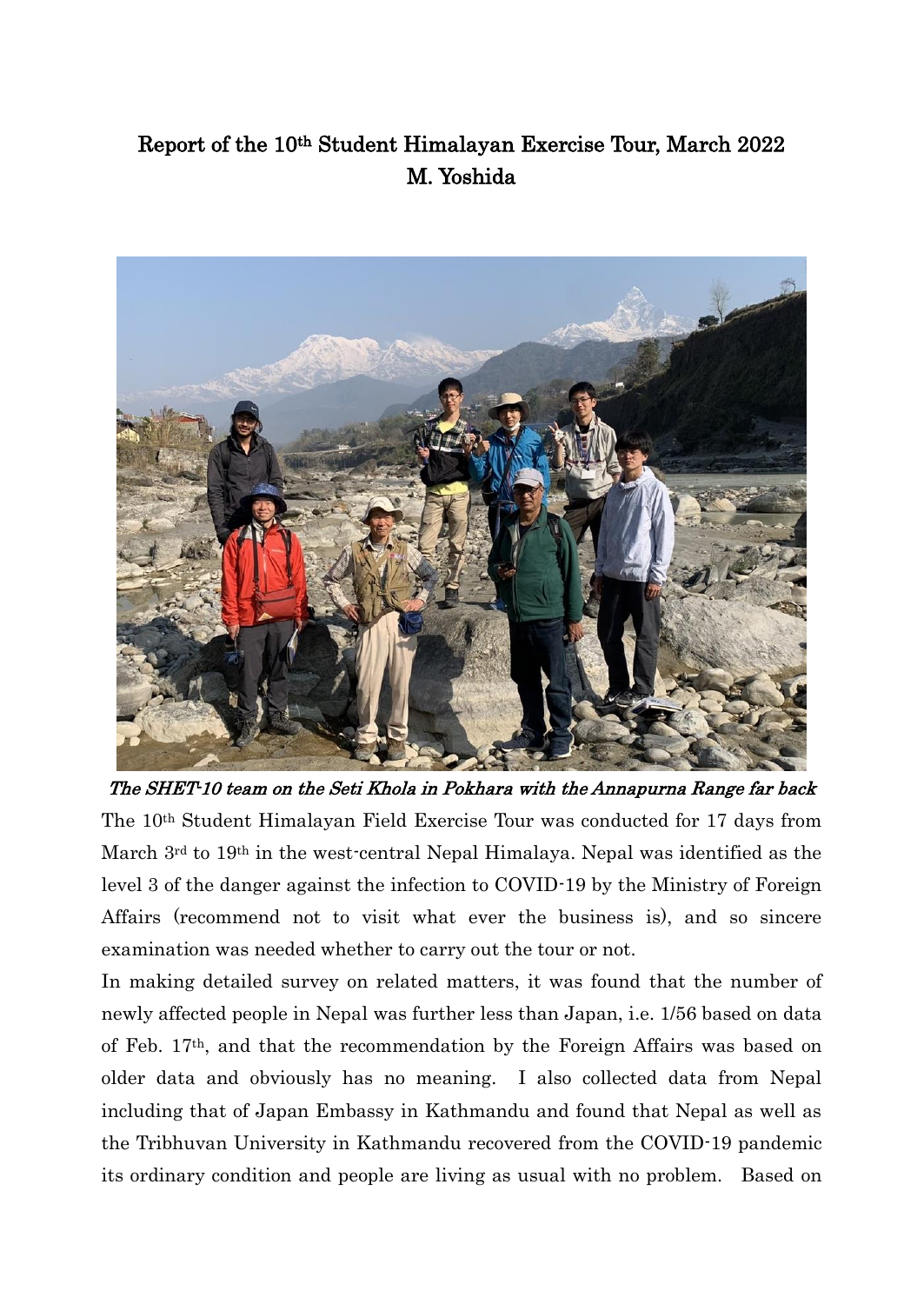the above, I decided to carry out the exercise tour and disclosed the decision on Feb. 20th.

The program of the SHET-10 was first advertised in May 2021 on the homepage of the Gondwana Institute for Geology and Environment (GIGE), presented at two academic society meetings as posters in August and September. In October, advertisement of recruiting participants to the SHET-10 was distributed to people who were related to the SHET program by e-mail as well as sent to geoscience-related laboratories/departments of 72 universities throughout Japan, requesting to post the advertisement bill on the board of the department.

Those hoping to participate or to know details of the tour appeared during August to December and reached nearly 15 students, and students who registered to the participation by paying necessary fee were counted 9. Further a Chinese student from the Ocean University of China in Qindhao who were supported by the International Association for Gondwana Research (IAGR) registered. However due to a pandemic by the new type virus of COVID-19 in January and February, 5 among them cancelled by the end of February, and so, the remaining 5 Japanese students were settled as the participants of the 10th SHET. In early March a teacher and a student from the Department of Geology, Tri-Chandra Campus, Tribhuvan University in Kathmandu (TU) were identified to participate the tour and thus the SHET-10 team composed of two teachers and 6 students including two Nepalese and 6 Japanese was settled.

On the 2nd March the Japanese team members received the PCR examination and all of them were found to be negative.

In the late night of the  $3<sup>rd</sup>$  March, the SHET-10 team departed Japan for Nepal via Singapore. On the 4th March, at the Singapore airport as well as the Kathmandu airport, there was a check on the international certificate of the PCR examination result. However, there was no antigen test within 24 hours and no hotel quarantine of 5 days after arriving Nepal that were announced by the Department of Immigration of Nepal. If the latter rule would have been imposed on us, the SHET-10 would have been impossible to carry out. However, we have had got many information from Nepal side that the quarantine have never been actually done in Kathmandu.

On the 5th March in the morning, we held the pre-tour seminar at the Tri-Chandra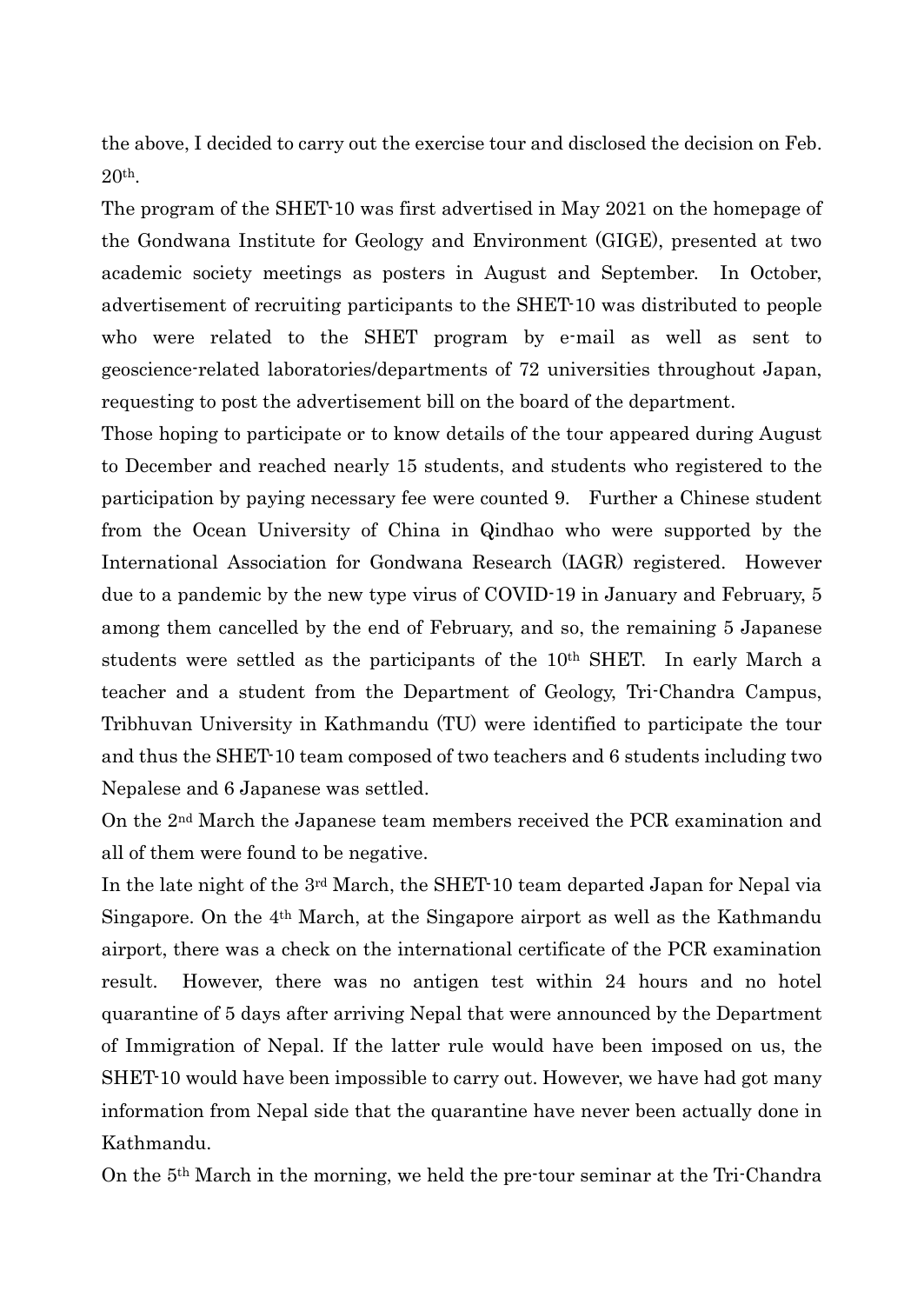Campus. In the afternoon, SHET-10 students were escorted by TU students to Swayanbunath Temple, and in the evening, a friendship dinner meeting was held in the town where 5 TU staff and 8 SHET-10 team members attended.

From 6th to 15th the team traveled the course Kathmandu - Pokhara - Kalopani - Muktinath- Kagbeni - Kalopani - Tatopani - Pokhara - Tansen - Lumbini - Mugling – Kathmandu, that was almost the same as every year so far. Geoscientific exercise during the tour was also almost the same as before except the following 3 points.

1) There were so many large mountain slope collapses, possibly reflecting the fact that we did not visit in these two years, 2) The good and large STDS outcrop that we could observe in past several years disappeared due to the road construction, and 3) We could identify the changing point from U-valley to V-valley of the Kaligandaki valley that it should be at around Lete, and that the wide Kaligandaki valley above Lete should reflect the fact that the U-valley there were completely buried by recent fluvial debris.

On the 16th March, students worked to prepared for their presentation in the morning, and in the afternoon, a summary seminar was held at the Tri-Chandra Campus, where several TU teachers and students also joined.



Interim encouraging dinner party at Lan Hua, Pokhara, on the 11th March.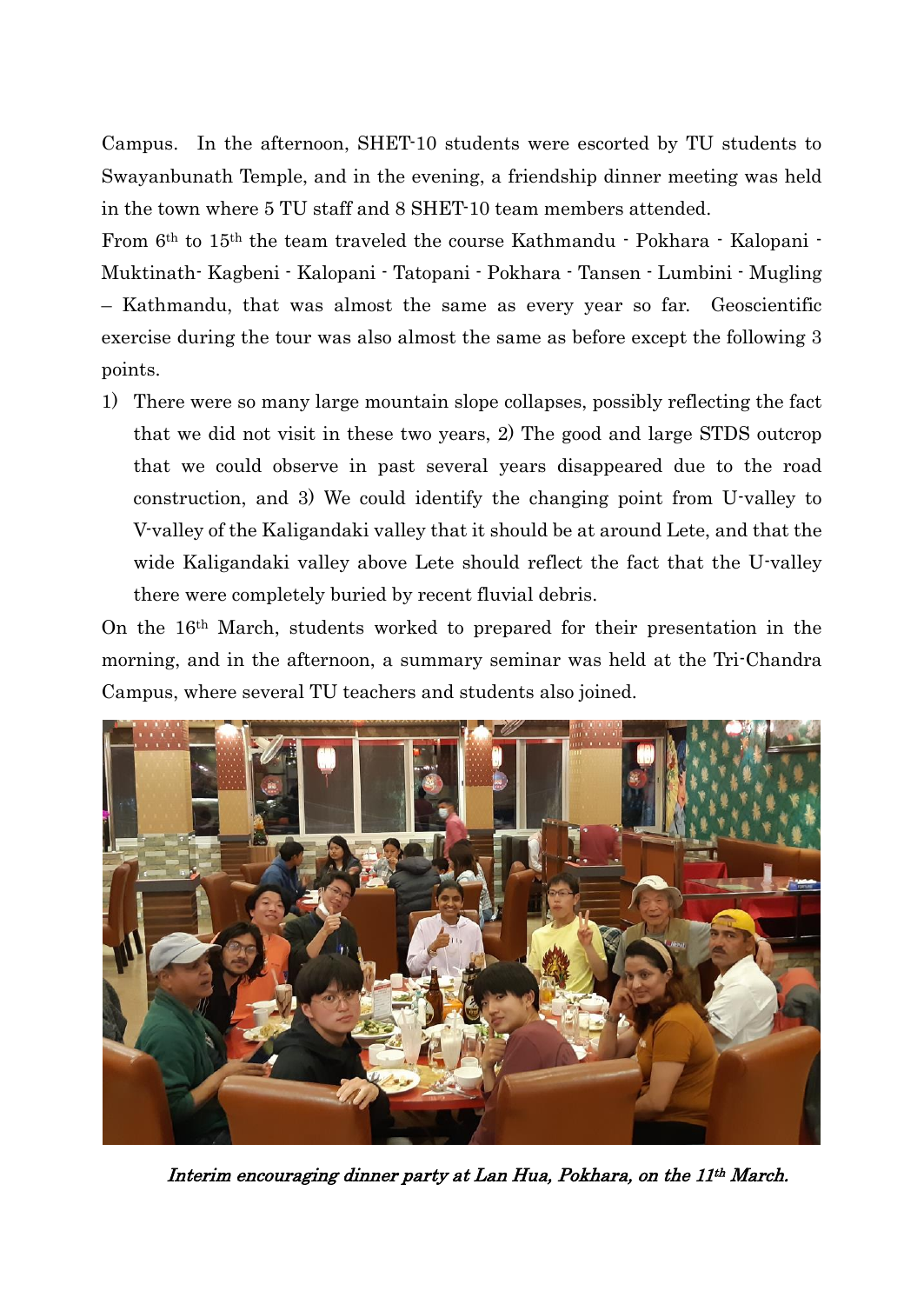All SHET-10 students gave their presentation in English, that was their first experience of the English presentation in their lives. In the evening a farewell dinner party was held at a Japanese restaurant in Thamel where 5 TU teachers joined along with SHET-10 team members.



Happy students who were just released from their hotel rooms, March 22<sup>nd</sup>.

On the 17th, we received the PCR examination at the HAMS Hospital who provided us the certificate using the Japanese government form. On the 18th, SHET-10 students were escorted by TU students for a full day city tour, and in the late night the team departed for Japan from the Kathmandu airport. It should be noted that the landing in Japan was followed by so troublesome and strict checks, and then after we were quarantined for 3 days in a hotel. After the antigen test on the  $22<sup>nd</sup>$ , all of us got the freedom to get out of the hotel and the SHET-10 team dispersed with a full of cheers.

The account of the SHET-10 was very severe due to the high airfare compared with